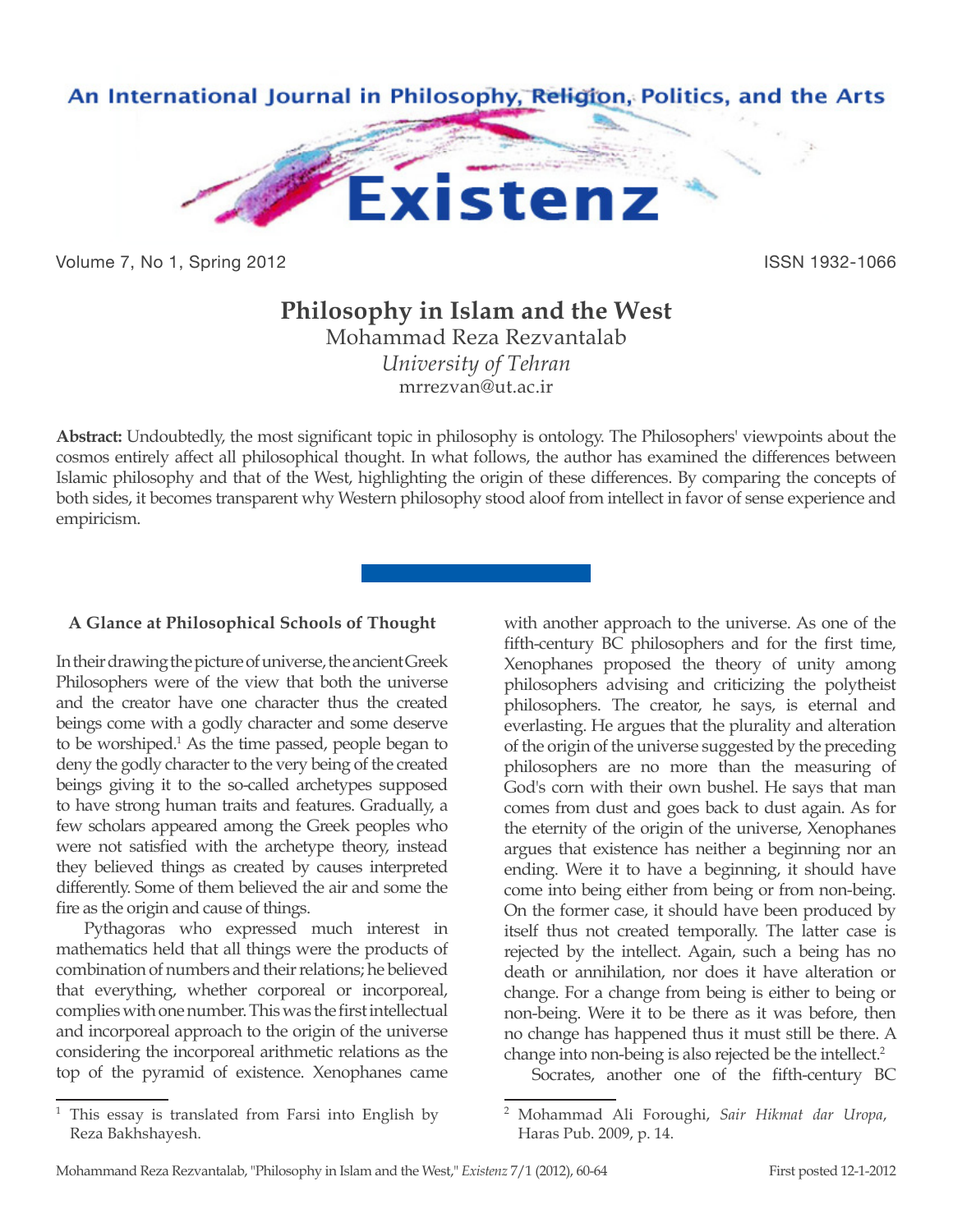philosophers who is celebrated as the scholar simplifying the earlier philosophical theories thus bringing philosophy from above down to the earth, argues that it is necessary for mankind to have the faculty of intellect, and there must indubitably be such a faculty in the whole universe. As a result, there is no room for coincidence or happenstance in the course of things happening in the word.

Plato, Socrates' pupil (427 BC), considered the objects of senses as the accidents cannot be known; instead, their ideal forms may be known. Those Ideas or Forms are the perfect archetypes of things or their concepts, and the sensibilia are no more than the shadows of those ideal forms. As to God, Plato argues that because things are in constant movement, no mover for their movement can be imagined except for God.

Aristotle who was born 43 years after his teacher Plato has a similar foundation of thought in the field of philosophy. He considers the sensibilia as the particular matters cannot be known, and instead of Platonic Ideas the substances of things can be the objects of knowledge. He argues that beings are composed of "forms" and "matters" pivot on potentiality and actuality ending at last in the absolutely perfect actuality with no potentiality. It is absolutely still and motionless having no mover.

These ideas comprised the foundation of the wouldbe ontology for later generations at different periods, however with few alterations. The Jewish people who lived before Christ did not have a metaphysics or philosophy; they used to seek for the absolute truth in the words of Moses and for particular truths in scientific study. The only scholar celebrated as a knowledgeable metaphysician was Philo Judaeus who tried to reconcile the contents of Torah with Greek philosophy. He was the founder of Trinity school to be included in the Christian viewpoint afterwards. Philo's approach about the universe differs from that of Greek philosophers in the fact that they did not stipulate that God created things ex nihilo; instead they believed in the eternity of the prime matter as the origin and manager of the universe. Nonetheless, Philo has stipulated that God is Creator. Having shared the same ideas of Plotinus and being inspired by Plato, Philo founded Christian metaphysics. As said by many, Christianity depends more on the advice and points made by the disciples than on the scholasticism. Due to the political and social circumstances of the two dominant governments of the time (Iran and Rome) particularly in the Middle Ages, there was no room for knowledge or wisdom. At this

time, scholasticism went like hot cakes for every study. Scholasticism demanded the priority of faith over religion thus no room for intellectual independence.

Along with the appearance of Charlemagne in the eight century AD, a new scientific approach for the ontology was revived. The sources of European researches for the intelligiblis were their brief information from Plato's teachings, because Plato's several works have already been translated into Latin. Augustine, Albert, and Thomas Aquinas were the promoters of Plato and Aristotle's opinions in Europe. This is why the German Albert is celebrated as the Middle Age Aristotle. His works heavily borrow from Aristotle, Averroes, Muhammad ibn Zachariah Razi, and Avicenna's views. God, Thomas Aquinas argues, has manifested His existence by His mercy and through the channel of Jesus Christ to people. Borrowing from Plato and Aristotle and inspired by Avicenna, Aquinas' philosophy was very popular as the conventional philosophy in the religious seminaries and academic centers of Europe for about four hundred years; it is still in effect among the followers of revealed religions, in particular the Catholics.

The first tendency toward empiricism was suggested by Roger Bacon, the thirteen century English Franciscan philosopher. Bacon is celebrated as one of the pioneers of experiential knowledge. Although he taught Aristotle's works in particular *Secretum Secretorume* in the University of Paris for years, Bacon believed that religion has its own method and science its own thus dichotomy between philosophy and theology.

Philosophy, Bacon says, comprises different kinds of knowledge rubbing off ignorance, while theology is a transcendental knowledge granted to some especial people by God. Geography and mathematics are two disciplines of knowledge to help in better understanding of The Bible. The rank of metaphysics, he argues, is lower than that of mathematics and science, for everything is to be confirmed in the end by experience.<sup>3</sup> Such ideas gave rise to his definite family imprisonment for about one month.

After him, the sixteenth century philosopher Francis Bacon proclaimed that our understanding of material things is confined within the scope of our sense observations. Next, comes John Locke as the father of classic empiricism who says that the only valuable beliefs are those confirmed by real experiments. Then,

<sup>3</sup> Muhammad Ilkhani, *Tarikh Falsafeh dar Qurun Wusta wa Runesans*, Tehran: SAMT Pub. 2001.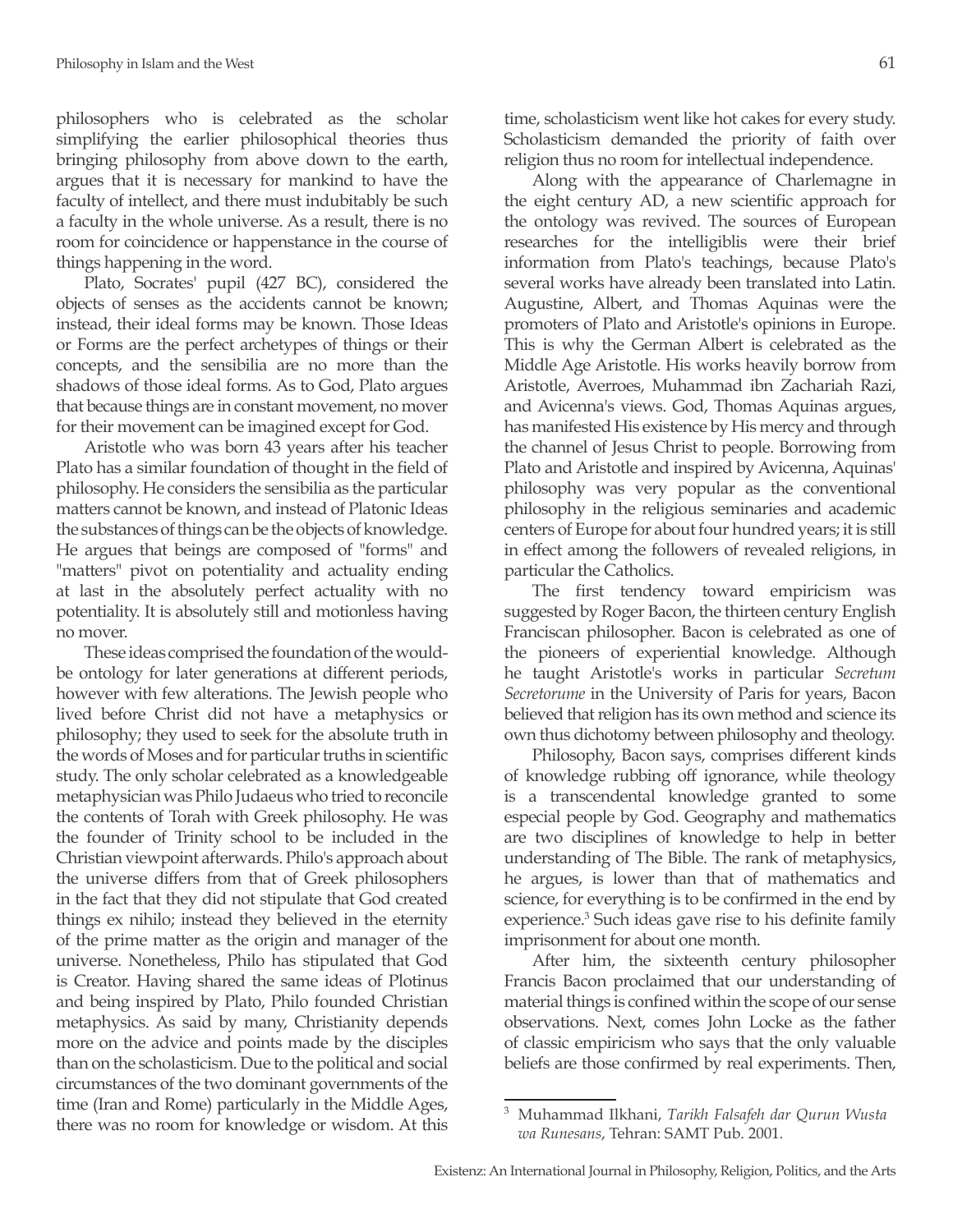comes in turn Bishop Berkley who was anxious about Locke's ideas lest they lead to skepticism or atheism. He abandoned metaphysics altogether in order to vindicate theology by his own method unknowingly of his ideas leading Hume to empirical skepticism somehow atheistically. Thus Hume came to deluge the arguments for god (especially that of causation) with sharp criticisms. By his denial of spirit, he had already destroyed religion and faith; rather by his denial of the objective causality, which he interpreted subjectively or psychologically, Hume had already destroyed all scientific laws. Hume interpreted causality as the repetition of events leading to the association of ideas in the mind.

Not much later came the eighteenth century German philosopher Immanuel Kant who holds that although knowledge begins with sense experiences it cannot be reduced to sense experience. Knowledge, Kant argues, is composed of *a posteriori* data and *a priori* categories of understanding. Two centuries later along with the positivists, the earlier Ludwig Wittgenstein preferred empiricism holding that only those propositions can have a meaning that can be tested by experience or experiment or else they fail to have a meaning or be true. As the so-called father of positivist August Comte has put it, because metaphysical propositions cannot be tested by sense experience they are not scientific thus belonging to the past history.

The nineteenth century went to observe the school of materialism and the twentieth century the school of pragmatism. For in twentieth century William James, the American psychologist, holds that a proposition that has practical utility is true; he proposed his socalled method of pure experience though it covers sense experiences, psychological experiences, and those of religion. Because belief in God's mercy and might is useful for the psychological health, James argues, it is true and to be accepted.

## **The Fate of Tolerance of Philosophical Views in the West**

Such diversity and tolerance in the views of Western philosophers as well as some political and social issues, led the Western scholars to religious pluralism practical and theoretical liberalism, hermeneutics, and that all texts particularly religious texts can be interpreted differently; these are factors paved the way for nihilism.

As a result, the majority of Western schools of thought after Renaissance are inclined to deny any reality beyond physical matter. Nonetheless, one may find some sort of metaphysics with them however idealistic made by guess and assumption!

Having provided certainty and certain arguments, Islamic philosophy as against the above philosophies went to vindicate the fixed and definite realities beyond the sensible nature necessarily. The Islamic philosophy has constantly followed the right and firm path towards the truths inspired by theistic scholars and philosophers. Nietzsche who at the end of his life came to believe that "there is no such being as God or the origin of universe or even man," had already predicted the appearance of terrifying social and scientific cataclysms and devastating wars in the heart of Europe under nihilism for centuries.

Such psychological doctrinal ethical and social ruins have seriously endangered man of today. The school of western materialism is the major cause of all above consequences. The empirical interpretation of reality will inevitably lead to such a sorry ending.

## **The Distance Between Sense Perception and Knowledge**

Sense experiences however plenty and supporting one another fail to constitute the content of scientific laws or to convey the concept of causality. The denial of causality, as mentioned earlier in Hume's views, stems from the separation of sense perception from intellectual understanding. The opponents of metaphysics have all in one way or another denied all kinds of intellectual understanding confining knowledge to the set of sense perceptions. Such an unfinished knowledge cannot be called true knowledge. It is merely a sense perception or more precisely a superficial proposition of a sense experience.

When metaphysics is denied, no proposition of sense perception can be developed into knowledge. A proposition of sense perception can be developed into a law of nature merely in the light of metaphysics and intellectual understanding, because such development cannot be experienced by the senses themselves. Accordingly, a philosophy dependent on sense experience cannot be embraced as a scientific philosophy; it goes no more than a proposition of sense perception. Knowledge as such applies to general or universal perception that is in need of intellectual efforts. Sense perceptions comprise particular perception as the starting point for the would-be perfect knowledge. Did we experience that a drop or millions of water are fluid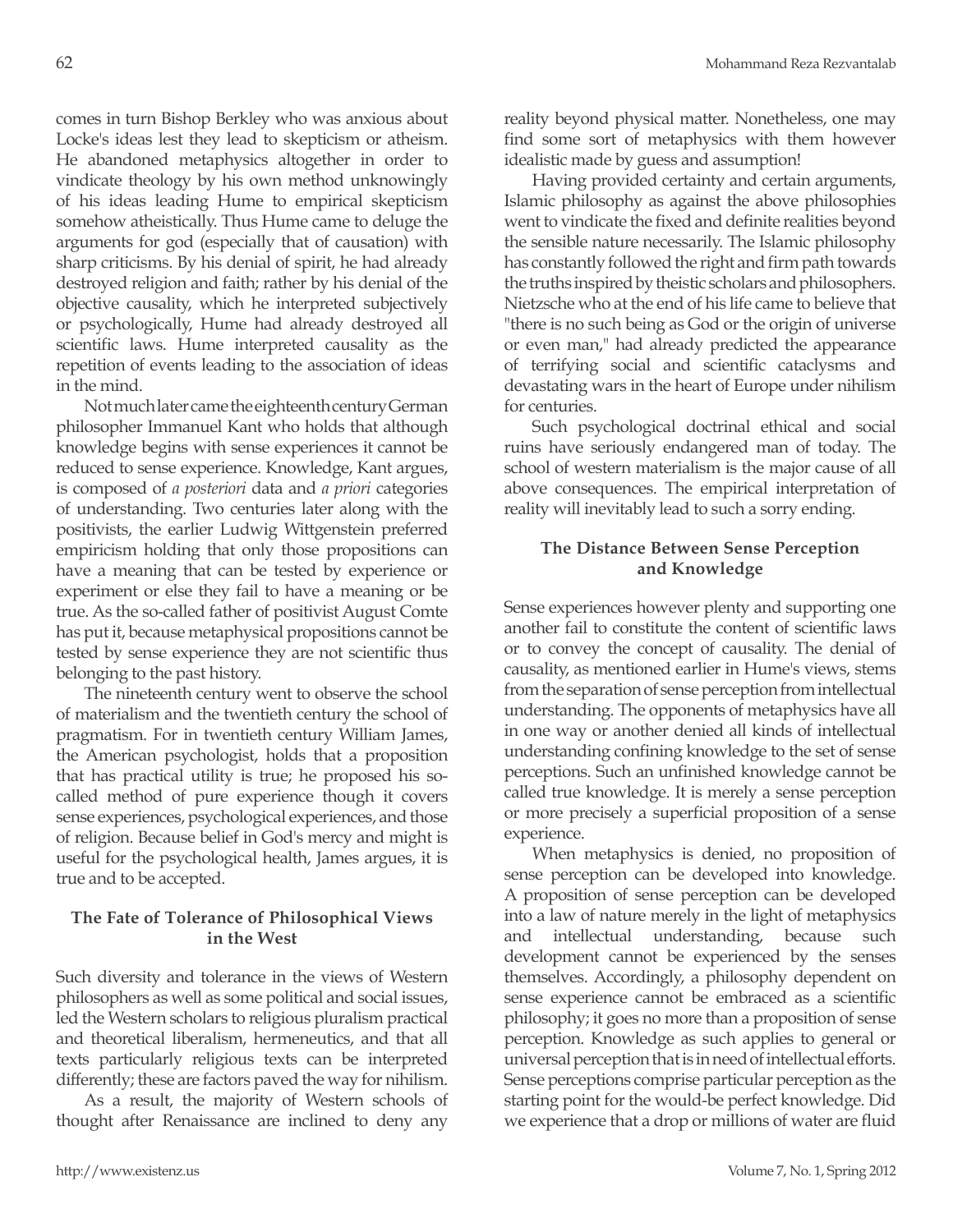and wet, we fail to draw the general proposition that every drop of water is fluid and wet. Sense experiences or particular perceptions are temporal and limited. For example, we experience at time A and in place B that a particular drop of water is fluid and wet; however, we cannot rightfully draw the conclusion that another drop of water at another time and place is fluid and wet. On the contrary, a general and rational understanding is valid for good having perpetual conclusions. The empiricists have abandoned rationality generality and perpetual conclusions making life meaningless limited vein and dull. This is the very nihilism that has been promoted otherwise as well.

## **Major Differences Between Islamic Philosophy and Western Philosophy**

The main difference between Islamic philosophy and Western philosophy is that the latter does not pay heed to traditional logic or the intellect, or rather gives not much cognitive value to it. On the contrary, the entire arguments of Islamic philosophy are based on intellect and logic. Another difference is that Islamic philosophy deals with ontology (the study of being), while Western philosophy deals with different topics often related to human beings, or to matter, sometimes to language, and the like. As to the objectives, Islamic philosophy aims at knowing the real truth (things as they are), but Western philosophies aim at solving the worldly problems man of today may come across, or at those problems Christianity has encountered.

I gather this brief will suffice for the differences between the two philosophies. In the end, I give my thanks to those helped in holding this scientific gathering and to the audience who stayed here in order to listen to my words. Recommendations and suggestions will be appreciated.

#### **Conclusion**

(1) The position of the Creator and it's relation with the universe has been varying apparently in views of philosophers of Ancient Greek, but Muslim philosophers had an integrated and consistent idea in the area over the time.

(2) Since the thirteenth century, tendency toward empiricism and dissociation of religious and scientific knowledge was suddenly transformed and accelerated.

(3) After three centuries, credibility of nonempirical knowledge was questioned to the extent that even the concept of casualty became non-assumable as a subjective matter.

(4) These fluctuations in evaluation of religious knowledge, along with some social and political transitions, created religious Pluralism, theological and ethical liberalism and the concept of Hermeneutics in interpreting religious texts.

(5) Western empirical approach has limited philosophy to the meaning of ontology in perception of superficial phenomena and caused a gap between physics and metaphysics, ignoring that this gap can refrain human being from any conclusion or law making even in empirical sciences, and in addition to ontological problems, it would build a deadlock on human life and his progressing world.

## **Reply to Charles E. Butterworth (pp. 65-69)**

#### In The Name of God.

I respect all my kind colleagues, who had gathered from all over the world to participate in a scientific conference, and appreciating my savant friend, who studied my essay and wrote a critique on it. In the following, I intend to describe about sensualist versus rationalist philosophers. I hope that I could improve my own understanding about Western philosophers' viewpoints, although I would rather have a direct conversation to be able to exchange ideas better.

Western philosophers can be divided into two categories: (1) Rationalists. The most significant one of this is Hegel the Idealism of the nineteenth Century, with most of the rationalists coming from Germany. Among famous rationalists, we can name Descartes, Kant, Leibnitz, Malebranche. and Spinoza. (2) Sensualists. Who are divided into moderates and radicals.

(a) Moderate Senusality: This school is the same as empiricism. The trend began in the fourteenth and fifteenth centuries from England, with William Ockham (1300-1347) being the inventor. Followers of this idea claim that all metaphysical realities discovered by peripatetic and platonic philosophies are nothing but illusions and dreams. Humans are encouraged to increase experience, to rely on empirical affairs, and to leave religious beliefs and orders for the realm of faith, since reason cannot help there. Ockham divided science into two type of subjective and intuitive to express his views. Intuitive perception, in his theory, was to perceive directly one thing that exists, which could be the perception of the material itself such as "I see Ali," or perceiving a set of materials with their